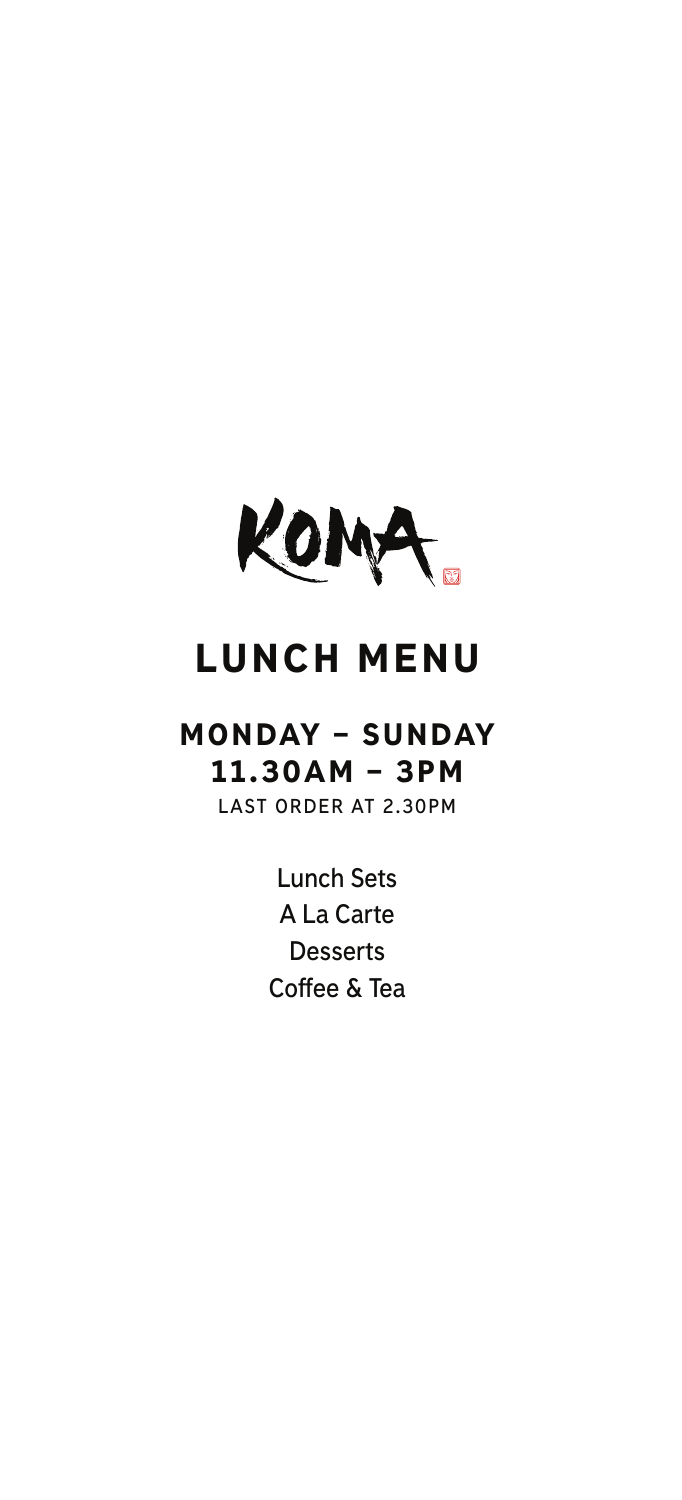# <span id="page-1-0"></span>WEEKDAY 2-COURSE LUNCH SET · \$48\*\* AVAILABLE FROM MONDAY — FRIDAY

*Choose 1*

**TOFU SALAD** *fried tofu, mixed salad, sesame dressing*

**WASABI MAYO CHICKEN** *chicken thigh & breast, lettuce, wasabi peas*

**ASSORTED TEMPURA**  *shrimp, sweet potato, cauliflower, eggplant*

**UNAGI CHAWANMUSHI** *BBQ eel, egg custard, mitsuba, truffle unagi sauce, shiitake mushroom*

**SALMON CARPACCIO** *salmon, pea sprouts, white radish, micro herbs, chilli oil, cucumber lime puree, yuzu dressing*

#### *UPGRADE YOUR APPETIZERS*

**SASHIMI 5 PIECES**  *Chef's selection* ADDITIONAL \$15

**WAGYU BEEF TATAKI**  *yuzu ponzu, sesame oil, scallion, green chilli* ADDITIONAL \$12

### **BACK TO CONTENTS >**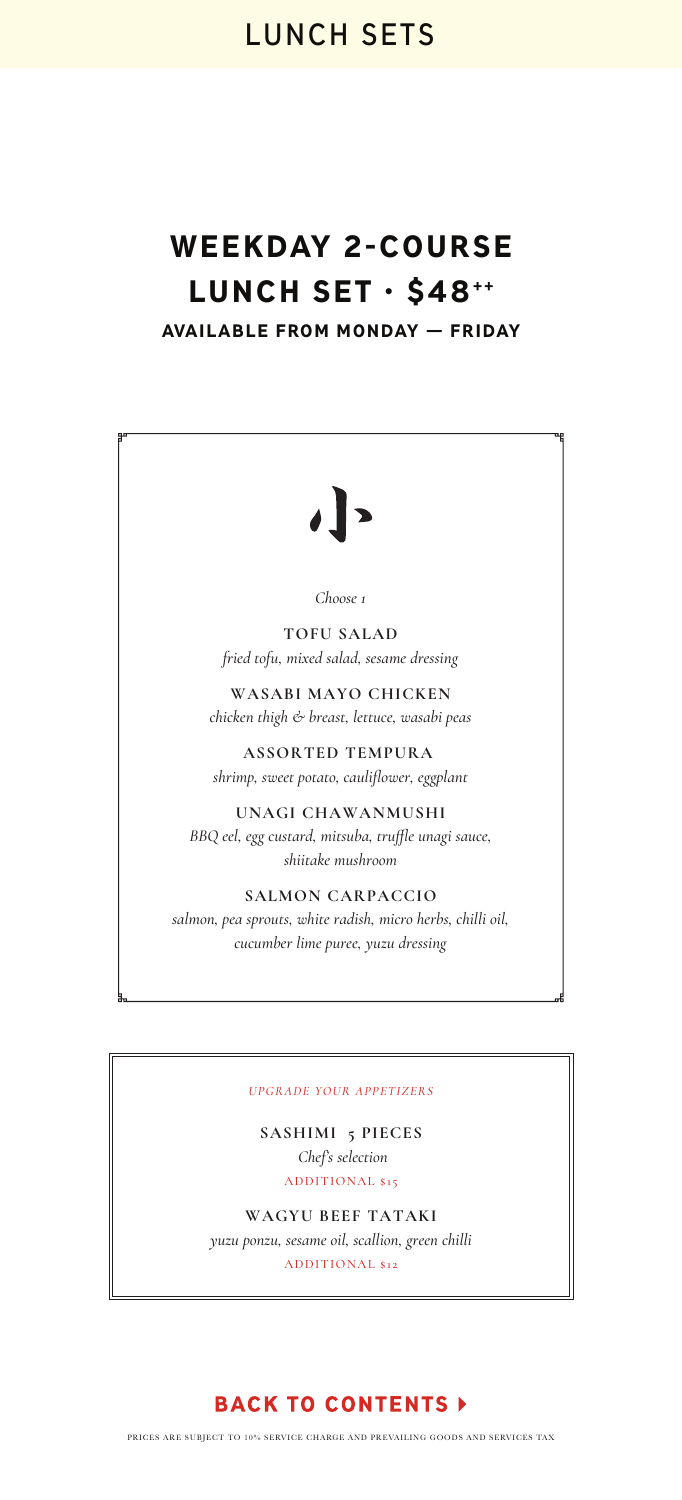

*Choose 1*

**GINGER HONEY-GLAZED SALMON** *lotus root, Tokyo negi*  SERVED WITH STEAMED RICE

#### **BARBECUED BEEF SHORT RIB**

*gem lettuce, kochijan* SERVED WITH STEAMED RICE

**TRUFFLE FRIED RICE** 

*Japanese rice, truffle paste, mushrooms, vegetables* 

#### **PAN SEARED BARRAMUNDI**

*barramundi, sansho sauce, green dragon, bean sprouts* SERVED WITH STEAMED RICE

#### **BLACK PEPPER CHICKEN**

*grilled chicken thigh, crispy rice, black pepper sauce, broccolini* SERVED WITH STEAMED RICE

#### *UPGRADE YOUR MAIN COURSE*

**MISO MARINATED BLACK COD 2 PIECES**  *fresh beets, burnt jalapeno vinaigrette* SERVED WITH STEAMED RICE ADDITIONAL \$10<sup>++</sup>

**BONE-IN PRIME SIRLOIN STEAK 600G** *aged red miso glaze, caramelized onion butter* SERVED WITH STEAMED RICE ADDITIONAL \$70\*\*

**A5 WAGYU BEEF TENDERLOIN 120G**  *rainbow carrots, red wine sauce* SERVED WITH STEAMED RICE ADDITIONAL \$120<sup>++</sup>

**HOBAYAKI SNOW AGED NIIGATA WAGYU RIBEYE 120G**  *ginger scallion miso* SERVED WITH STEAMED RICE

ADDITIONAL \$130<sup>++</sup>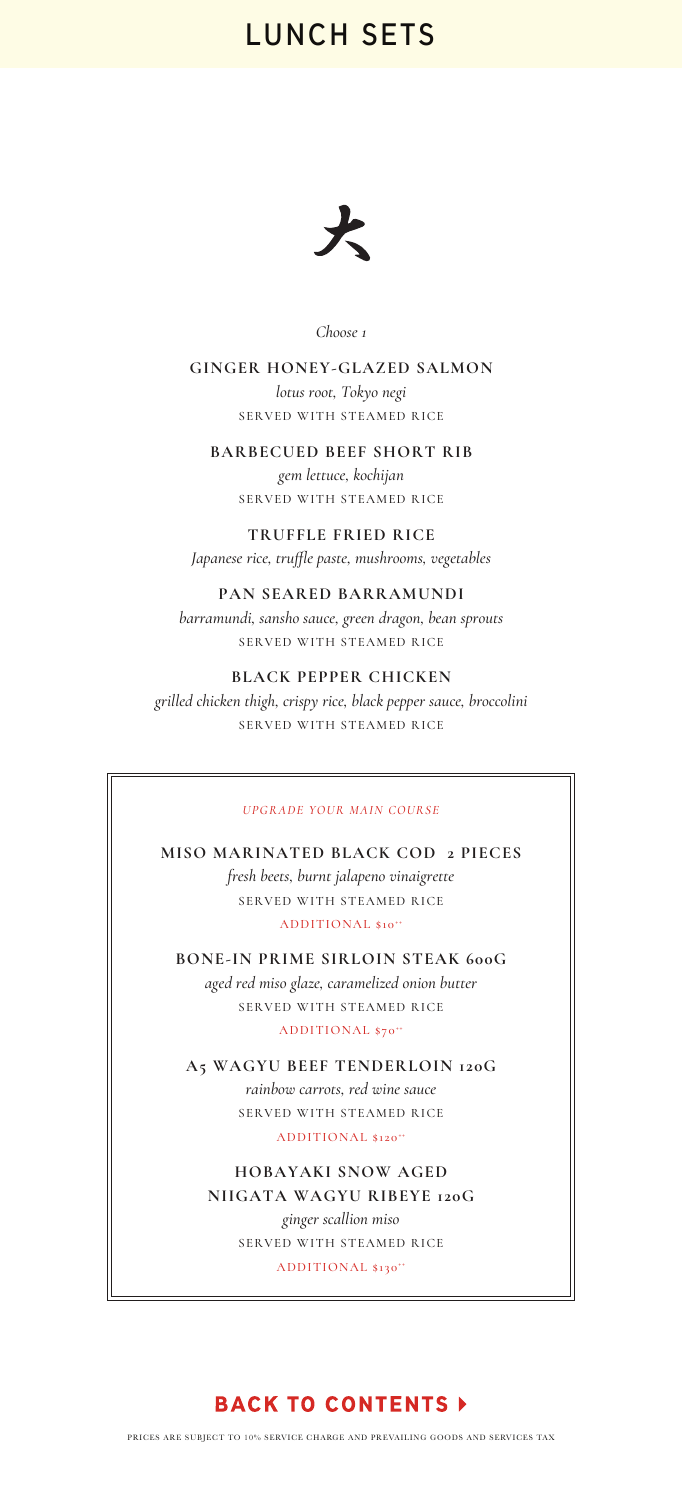### Dessert

*Complimentary*

**PETIT FOURS** *mochi ice cream, fruits*

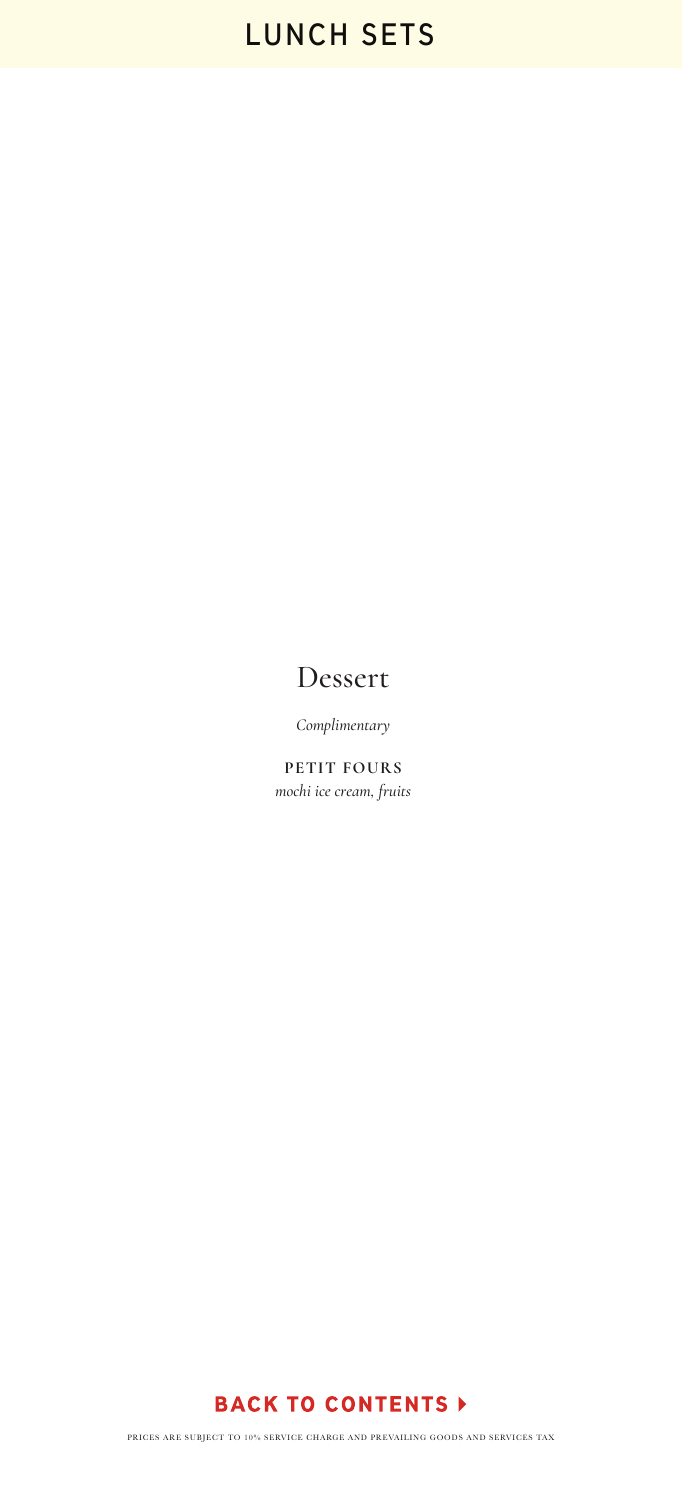# WEEKDAY 3-COURSE LUNCH SET · \$58++

AVAILABLE FROM MONDAY — FRIDAY



*Choose 1*

**TOFU SALAD** *fried tofu, mixed salad, sesame dressing*

**WASABI MAYO CHICKEN** *chicken thigh & breast, lettuce, wasabi peas*

**ASSORTED TEMPURA**  *shrimp, sweet potato, cauliflower, eggplant*

**UNAGI CHAWANMUSHI** *BBQ eel, egg custard, mitsuba, truffle unagi sauce, shiitake mushroom*

**SALMON CARPACCIO** *salmon, pea sprouts, white radish, micro herbs, chilli oil, cucumber lime puree, yuzu dressing*

#### *UPGRADE YOUR APPETIZERS*

**SASHIMI 5 PIECES**  *Chef's selection* ADDITIONAL \$15

**WAGYU BEEF TATAKI**  *yuzu ponzu, sesame oil, scallion, green chilli* ADDITIONAL \$12

#### **BACK TO CONTENTS >**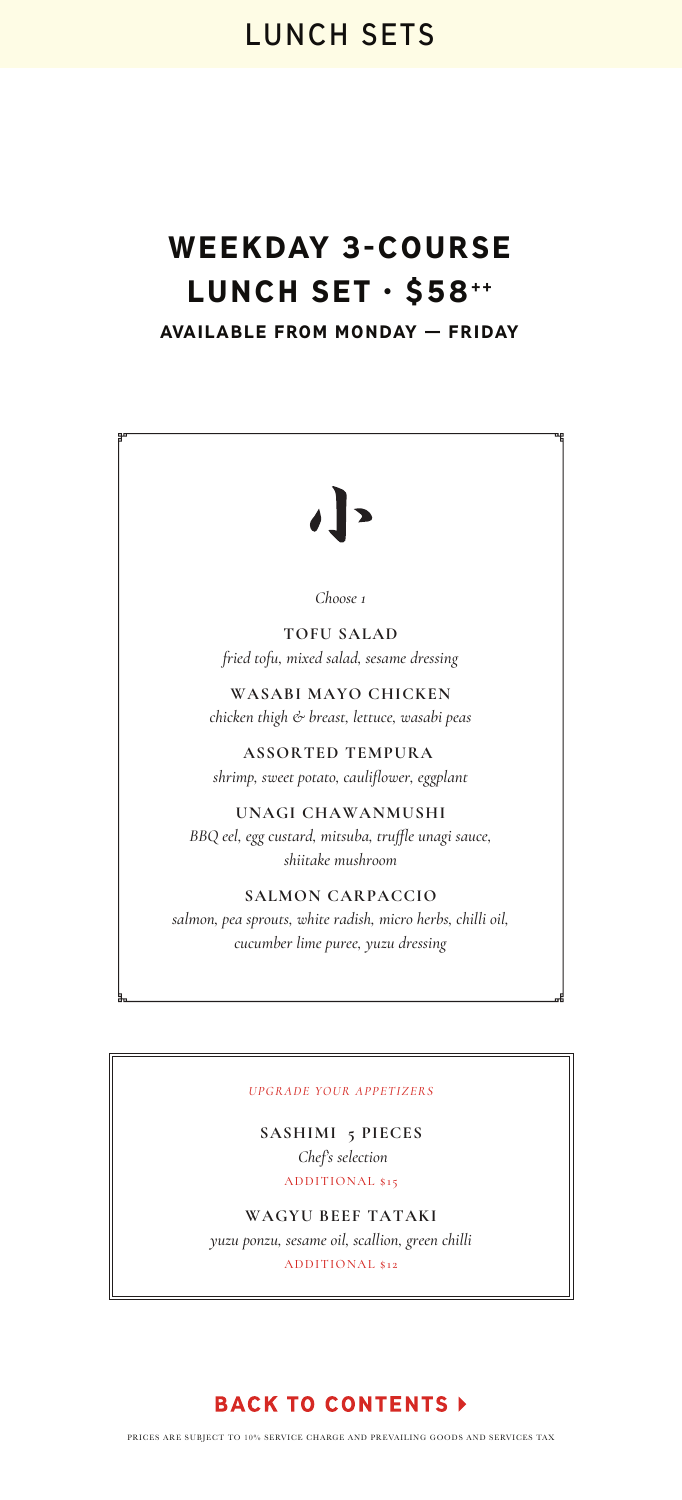

*Choose 1*

**GINGER HONEY-GLAZED SALMON** *lotus root, Tokyo negi*  SERVED WITH STEAMED RICE

#### **BARBECUED BEEF SHORT RIB**

*gem lettuce, kochijan* SERVED WITH STEAMED RICE

**TRUFFLE FRIED RICE**  *Japanese rice, truffle paste, mushrooms, vegetables* 

#### **PAN SEARED BARRAMUNDI**

*barramundi, sansho sauce, green dragon, bean sprouts* SERVED WITH STEAMED RICE

#### **BLACK PEPPER CHICKEN**

*grilled chicken thigh, crispy rice, black pepper sauce, broccolini* SERVED WITH STEAMED RICE

#### *UPGRADE YOUR MAIN COURSE*

**MISO MARINATED BLACK COD 2 PIECES**  *fresh beets, burnt jalapeno vinaigrette* SERVED WITH STEAMED RICE ADDITIONAL \$10<sup>++</sup>

**BONE-IN PRIME SIRLOIN STEAK 600G** *aged red miso glaze, caramelized onion butter* SERVED WITH STEAMED RICE ADDITIONAL \$70<sup>++</sup>

**A5 WAGYU BEEF TENDERLOIN 120G**  *rainbow carrots, red wine sauce* SERVED WITH STEAMED RICE ADDITIONAL \$120<sup>++</sup>

**HOBAYAKI SNOW AGED NIIGATA WAGYU RIBEYE 120G**  *ginger scallion miso* SERVED WITH STEAMED RICE

ADDITIONAL \$130<sup>++</sup>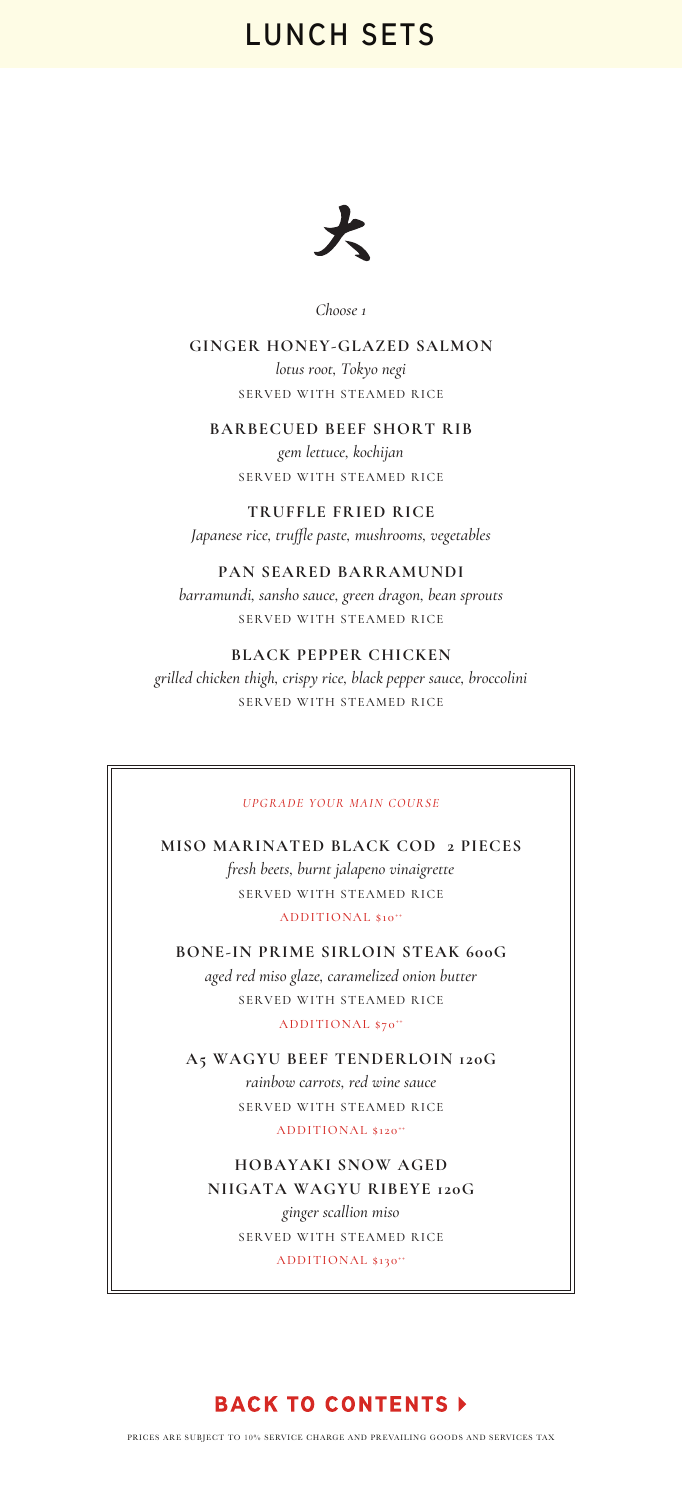### Dessert

*Choose 1*

**LEMON YUZU** *lemon mousse, yuzu jam, cacao crumble* 

**BONSAI**  *molten dark chocolate, crunchy praline* 

**JAPANESE CHEESE CAKE**  *strawberry sorbet*

### Beverage

*Complimentary*

**SENCHA GREEN TEA**

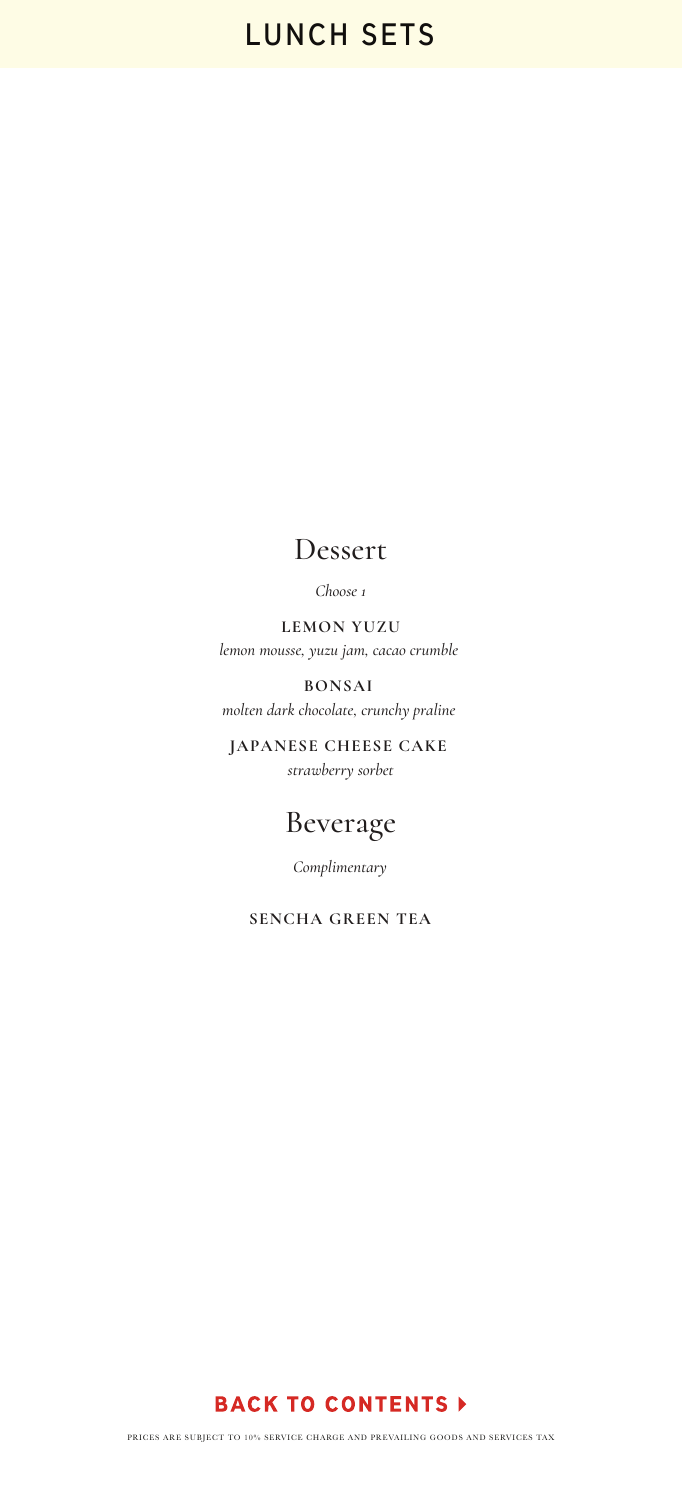# WEEKEND 3-COURSE LUNCH SET · \$68<sup>++</sup>

AVAILABLE FROM SATURDAY – SUNDAY

*Choose 1*

**CRISPY CHICKEN** *crispy rice, truffle oil, tomato ponzu*

**ASSORTED TEMPURA** *shrimp, sweet potato, cauliflower, eggplant*

**AVOCADO & SHRIMP WITH SPICY SAUCE** *shrimp, mayonnaise, chilli sauce, sesame oil*

> **KINOKO GYOZA** *shiitake, eringi, black fungus, shimeji, truffle soy*

**WAGYU BEEF TATAKI** *yuzu ponzu, sesame oil, scallion, green chilli*

**AGEDASHI TOFU & EEL WITH HOT SPRING EGG** *umadashi sauce, grated radish, spring onion* 

#### *UPGRADE YOUR APPETIZERS*

**SASHIMI 5 PIECES** *Chef's selection* ADDITIONAL \$10

**OYSTERS ON THE HALF SHELL 6 PIECES**  *lemon, momeji oroshi ponzu* ADDITIONAL \$15

#### **BACK TO CONTENTS >**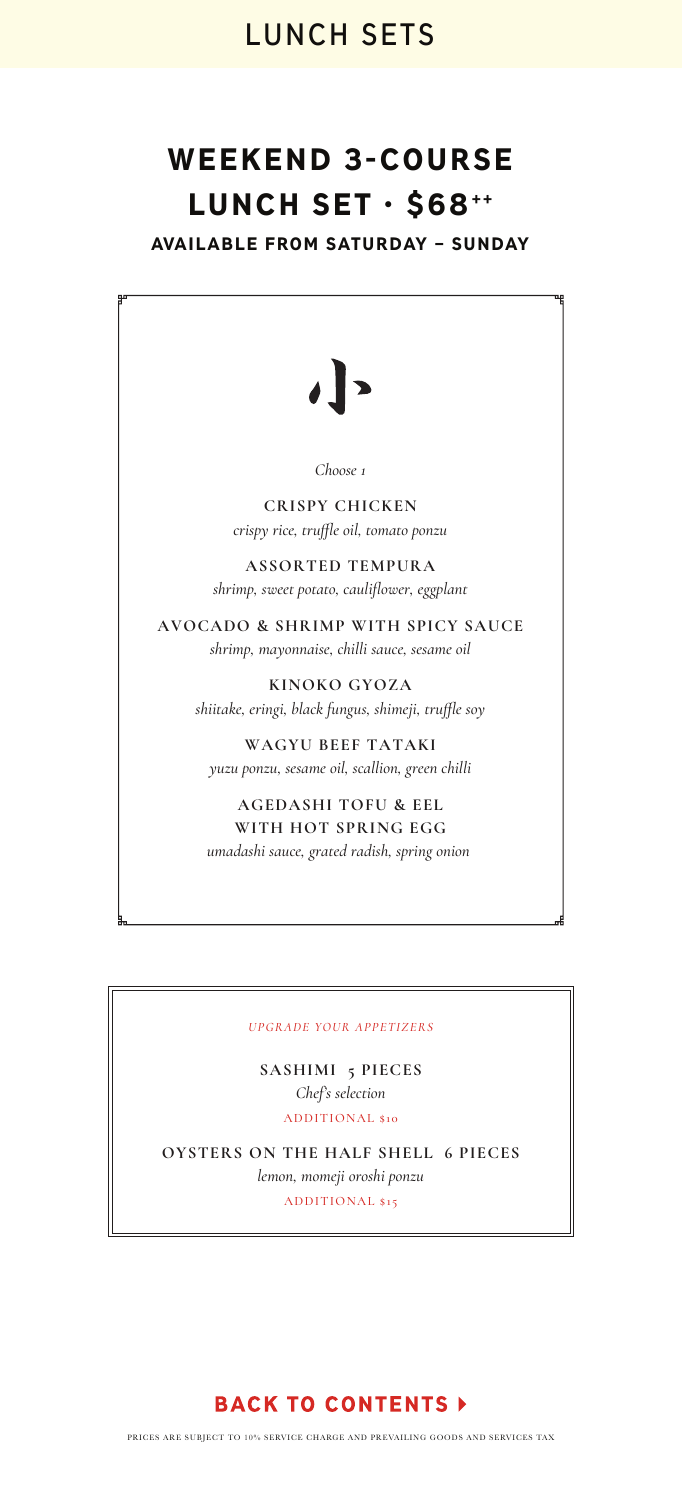

*Choose 1*

**MISO MARINATED BLACK COD 2 PIECES**  *fresh beets, burnt jalapeno vinaigrette*  SERVED WITH STEAMED RICE

**PAN FRIED CHICKEN THIGH WITH TERIYAKI SANSHO SAUCE**  *lotus root, Tokyo negi* 

SERVED WITH STEAMED RICE

**BARBECUED BEEF SHORT RIB** *gem lettuce, kochijan* SERVED WITH STEAMED RICE

**TRUFFLE FRIED RICE**  *Japanese rice, truffle paste, mushrooms, vegetables* 

**PAN SEARED BARRAMUNDI** *barramundi, sansho sauce, green dragon, bean sprouts* SERVED WITH STEAMED RICE

#### *UPGRADE YOUR MAIN COURSE*

**BONE-IN PRIME SIRLOIN STEAK 600G** *aged red miso glaze, caramelized onion butter* SERVED WITH STEAMED RICE ADDITIONAL \$70<sup>++</sup>

**A5 WAGYU BEEF TENDERLOIN 120G**  *rainbow carrots, red wine sauce* SERVED WITH STEAMED RICE ADDITIONAL \$120<sup>++</sup>

**HOBAYAKI SNOW AGED NIIGATA WAGYU RIBEYE 120G**  *ginger scallion miso* SERVED WITH STEAMED RICE ADDITIONAL \$130<sup>++</sup>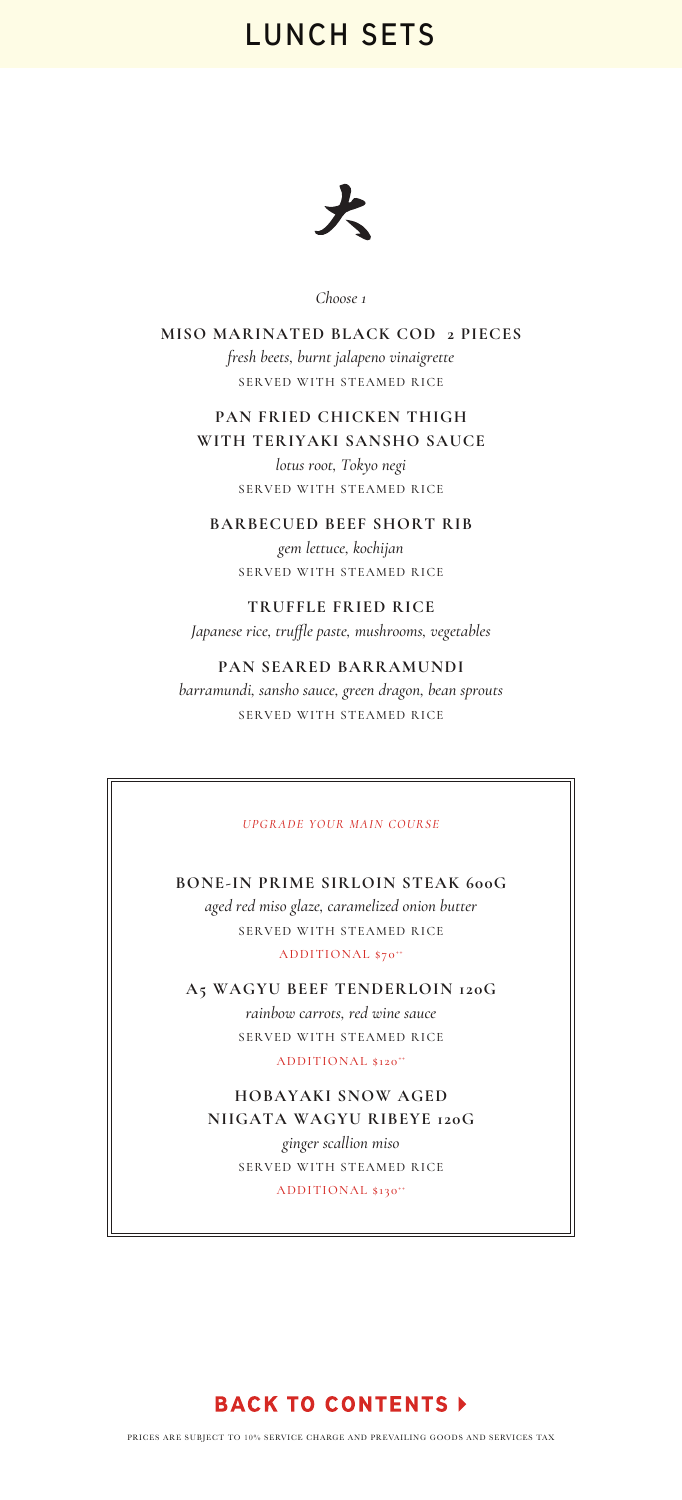### Dessert

*Choose 1*

**LEMON YUZU** *lemon mousse, yuzu jam, cacao crumble* 

**BONSAI**  *molten dark chocolate, crunchy praline* 

**JAPANESE CHEESE CAKE**  *strawberry sorbet*

**KOMA SIGNATURE DESSERT OMAKASE**  *Chef's Selection* ADDITIONAL \$70<sup>++</sup>

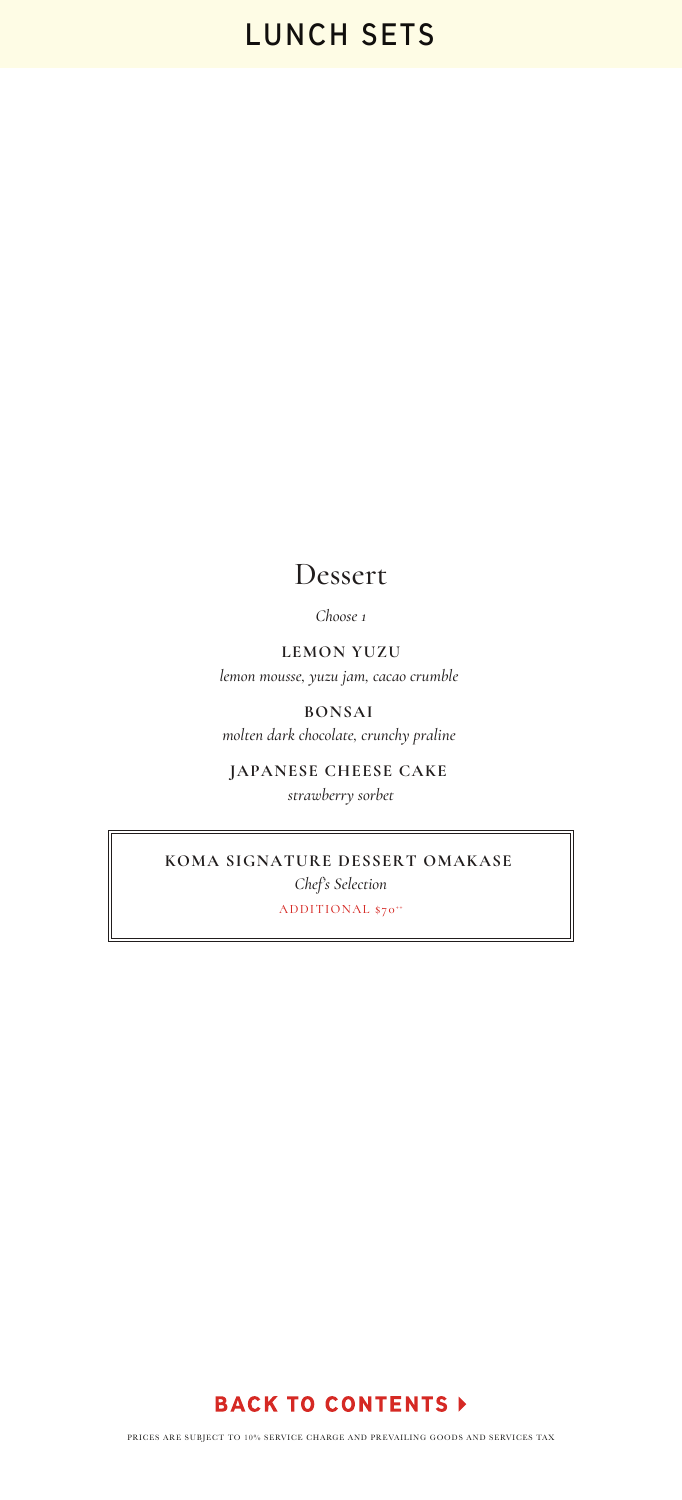# <span id="page-10-0"></span>**LUNCH A LA CARTE**

# $\cdot$ ]

| <b>EDAMAME</b>                                                  | 8              |
|-----------------------------------------------------------------|----------------|
| steamed, sea salt                                               |                |
| <b>MISO SOUP</b><br>tofu, seaweed, Tokyo negi                   | 8              |
| <b>CUCUMBER SESAME SALAD</b><br>sour plum                       | 10             |
| <b>CRISPY TOKYO GYOZA</b><br>chicken, cabbage, miso             | I <sub>2</sub> |
| <b>CRISPY CHICKEN</b><br>flat rice, truffle oil, tomato ponzu   | <b>I2</b>      |
| <b>GRILLED BROCCOLI</b><br>sesame chilli soy                    | 15             |
| MISO GLAZED EGGPLANT<br>sweet ginger red miso, ricotta cheese   | <b>16</b>      |
| <b>GINGER SALMON TARTARE</b><br>crispy taro , ikura             | 2I             |
| YELLOWTAIL GINGER JALAPEÑO<br>aji amarillo, cilantro, soy, lime | 29             |
| WAGYU BEEF GYOZA<br>chilli sauce                                | 26             |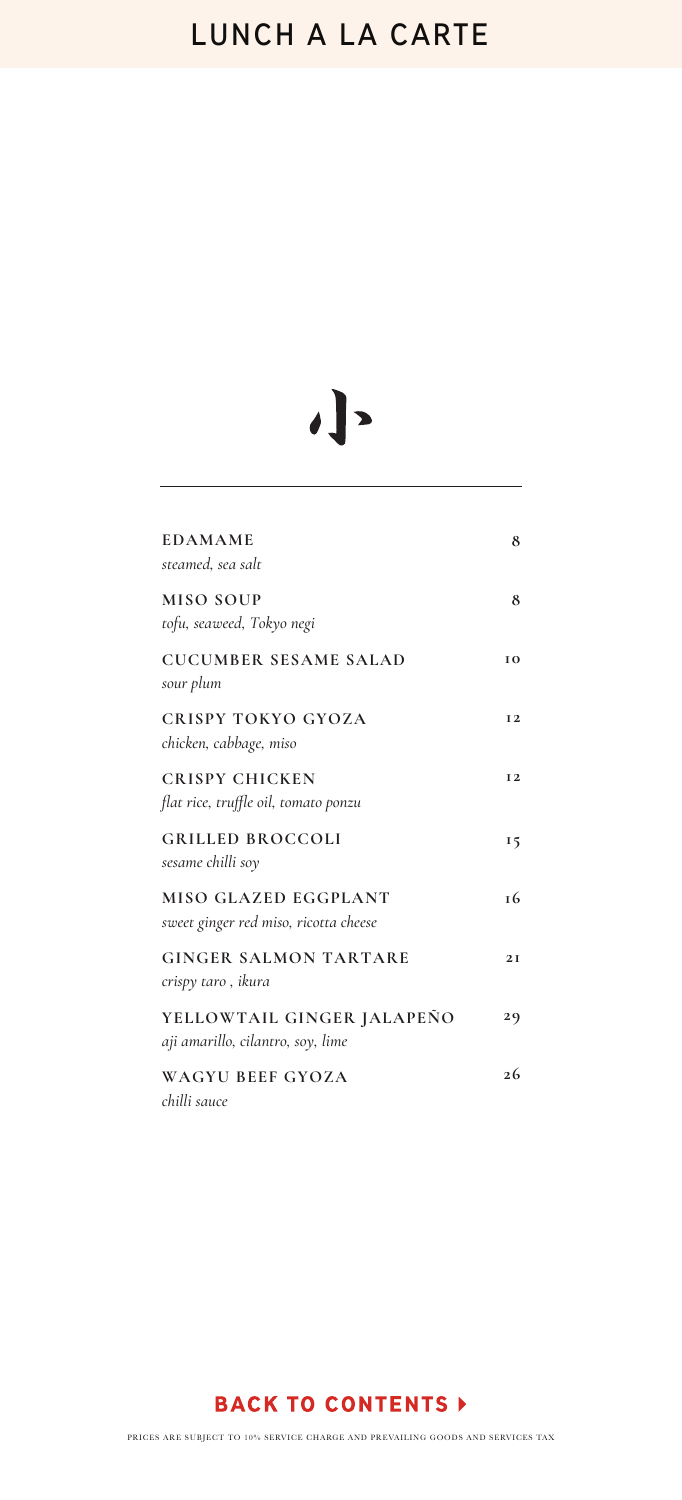# **LUNCH A LA CARTE**

# Sashimi

*Price per piece*

**SAKE** *salmon* **6**

**HAMACHI** *yellowtail* **8**

**OOTORO 28**

**UNI** *sea urchin* **36**

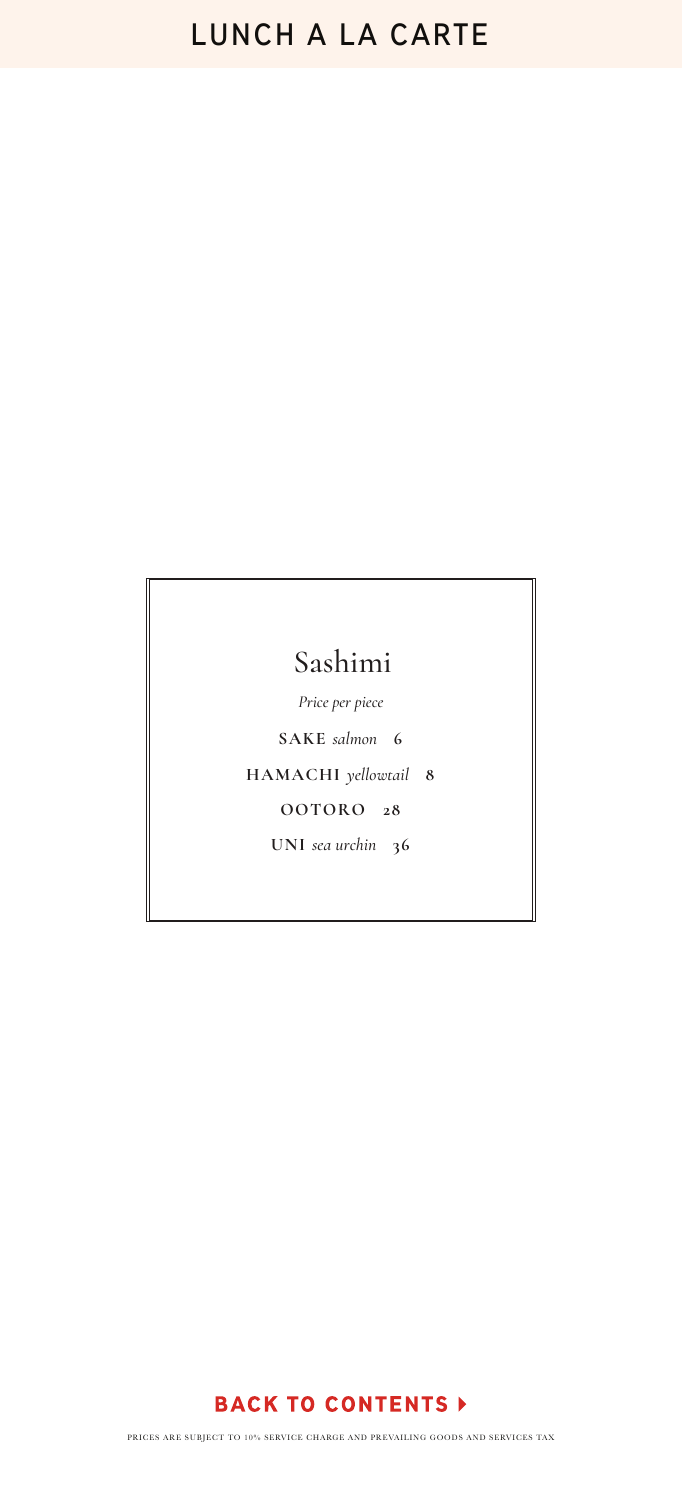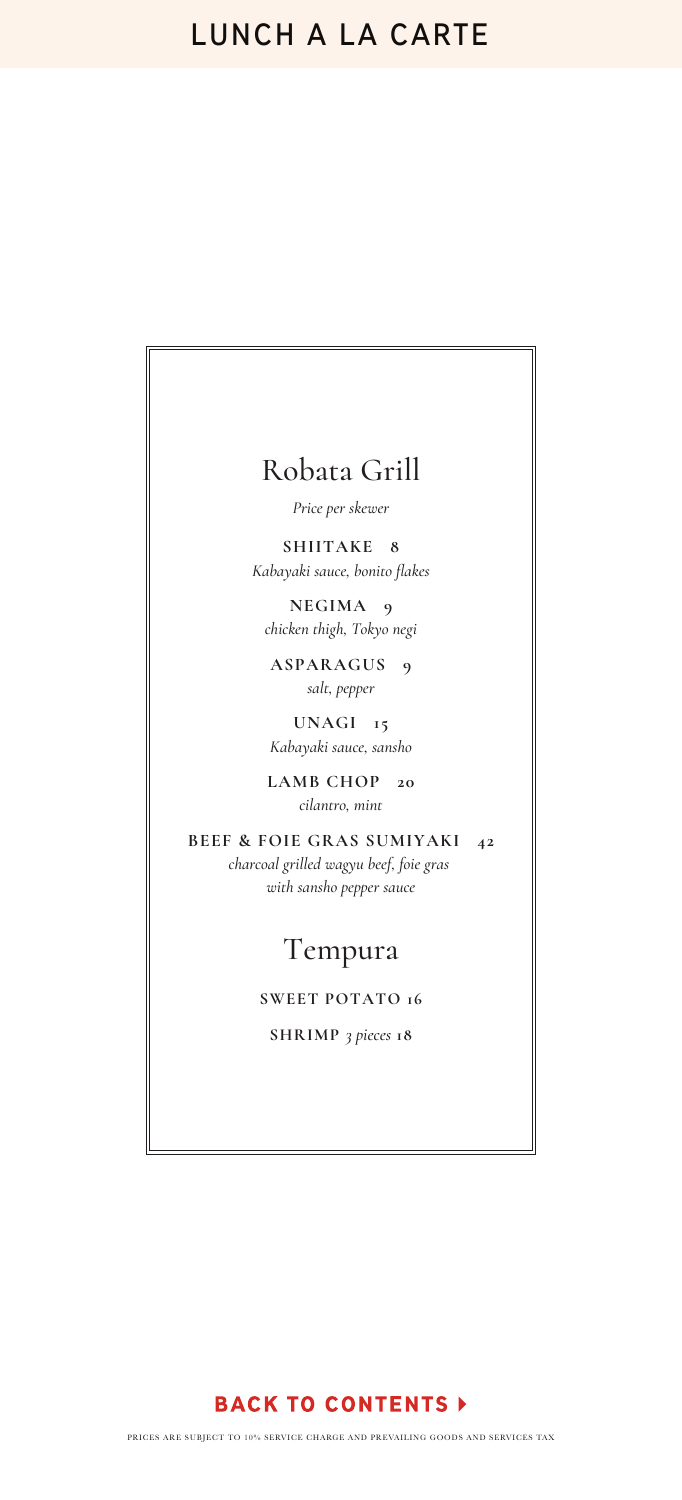# **LUNCH A LA CARTE**



| <b>SPICY TOFU HOT POT</b><br>assorted vegetables                                          | 25  |
|-------------------------------------------------------------------------------------------|-----|
| TRUFFLE FRIED RICE<br>Japanese rice, truffle paste, mushrooms, vegetables                 | 25  |
| <b>SCALLION FRIED RICE</b><br>chicken, shrimp, scallops, mushrooms                        | 32  |
| <b>BLACK PEPPER CHICKEN</b><br>grilled chicken, crispy rice, black pepper sauce, broccoli | 36  |
| <b>GINGER HONEY-GLAZED SALMON</b><br>lotus root, Tokyo negi                               | 38  |
| WAFU CARBONARA WITH UNI<br>smoked butter                                                  | 49  |
| <b>BARBECUED BEEF SHORT RIB</b><br>gem lettuce, kochijan                                  | 55  |
| <b>BONE IN PRIME SIRLOIN STEAK 600G</b><br>aged red miso glaze, caramelized onion butter  | 128 |

# Japanese Wagyu

**A5 WAGYU BEEF TENDERLOIN 120G 170**  *rainbow carrots, red wine sauce*

**HOBAYAKI SNOW AGED NIGATA WAGYU RIBEYE 120G 180** *ginger scallion miso*

### **BACK TO CONTENTS >**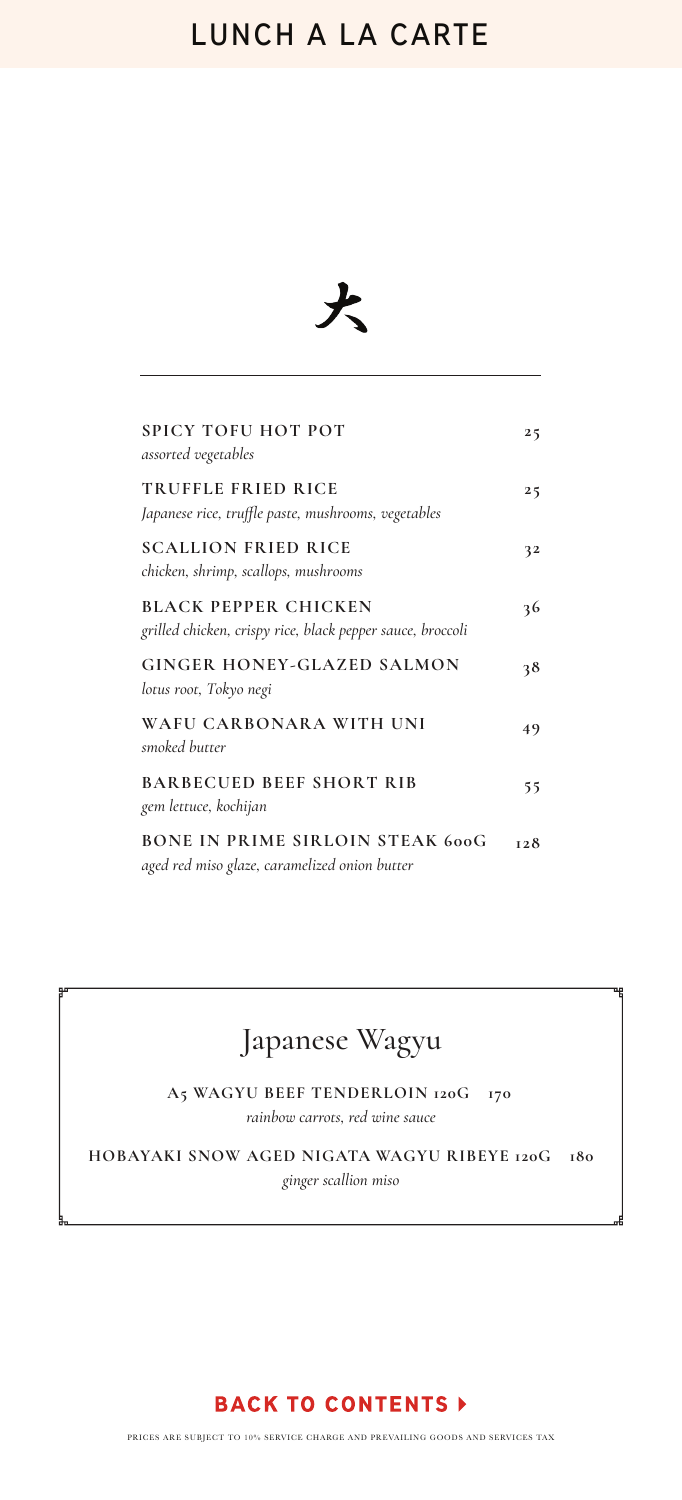### <span id="page-14-0"></span>Desserts

**GELATO & SORBET 12** *flavors of the day*

**FRUIT PLATTER 14** *seasonal fruit selection*

**LEMON YUZU 16** *lemon mousse, yuzu jam, cacao crumble*

**BONSAI 17** *molten dark chocolate, crunchy praline*

**JAPANESE CHEESE CAKE 16** *strawberry sorbet*